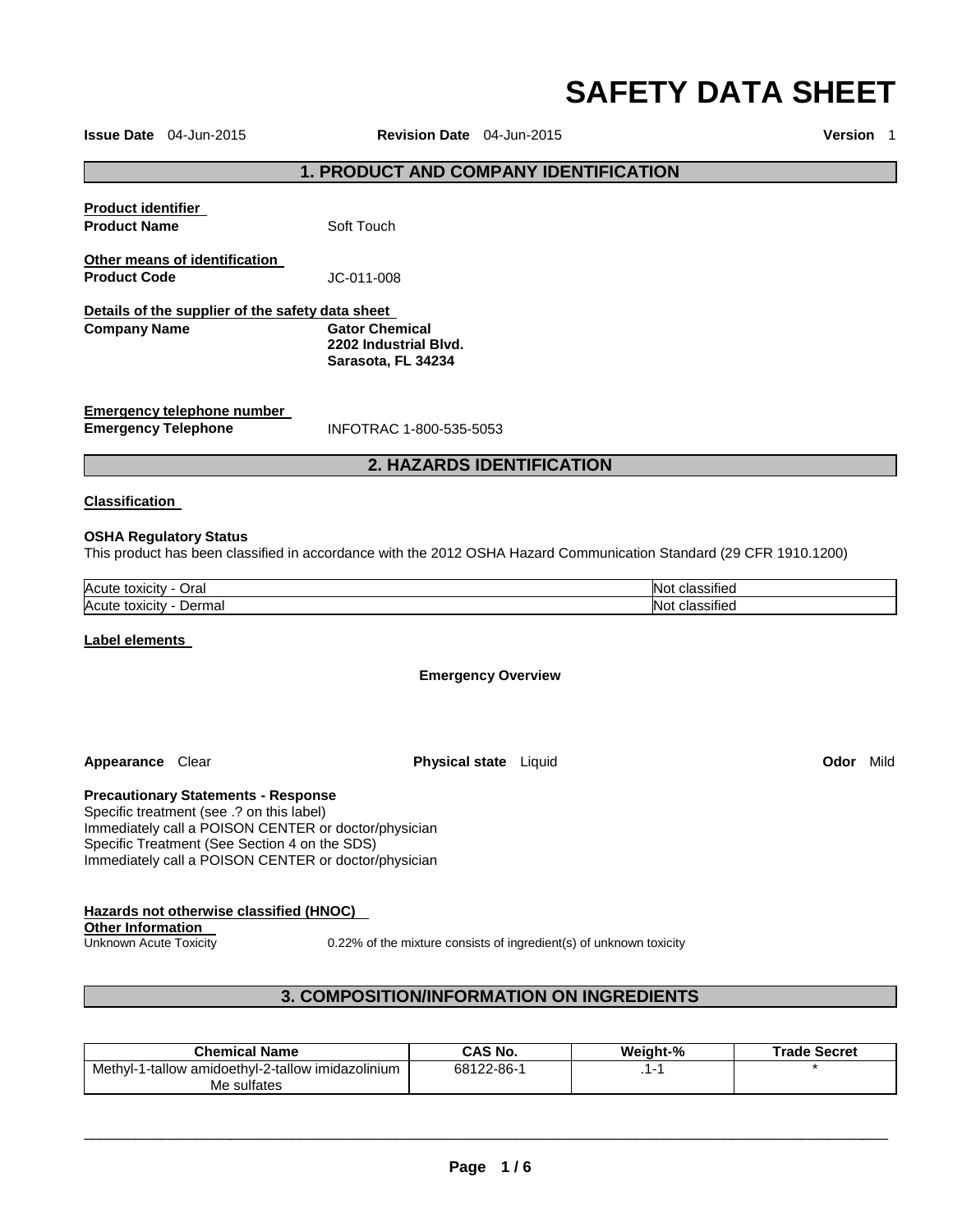\*The exact percentage (concentration) of composition has been withheld as a trade secret.

\_\_\_\_\_\_\_\_\_\_\_\_\_\_\_\_\_\_\_\_\_\_\_\_\_\_\_\_\_\_\_\_\_\_\_\_\_\_\_\_\_\_\_\_\_\_\_\_\_\_\_\_\_\_\_\_\_\_\_\_\_\_\_\_\_\_\_\_\_\_\_\_\_\_\_\_\_\_\_\_\_\_\_\_\_\_\_\_\_\_\_\_\_

# **4. FIRST AID MEASURES**

| <b>First aid measures</b>                                                  |                                                                                                                         |  |  |
|----------------------------------------------------------------------------|-------------------------------------------------------------------------------------------------------------------------|--|--|
| <b>Skin Contact</b>                                                        | Wash off immediately with plenty of water. Wash skin with soap and water.                                               |  |  |
| Eye contact                                                                | Rinse thoroughly with plenty of water for at least 15 minutes, lifting lower and upper eyelids.<br>Consult a physician. |  |  |
| <b>Inhalation</b>                                                          | Remove to fresh air.                                                                                                    |  |  |
| Ingestion                                                                  | Clean mouth with water and drink afterwards plenty of water.                                                            |  |  |
| Most important symptoms and effects, both acute and delayed                |                                                                                                                         |  |  |
| <b>Symptoms</b>                                                            | Any additional important symptoms and effects are described in Section 11: Toxicology<br>Information.                   |  |  |
| Indication of any immediate medical attention and special treatment needed |                                                                                                                         |  |  |
| Note to physicians                                                         | Treat symptomatically.                                                                                                  |  |  |

# **5. FIRE-FIGHTING MEASURES**

#### **Suitable extinguishing media**

Use extinguishing measures that are appropriate to local circumstances and the surrounding environment.

**Unsuitable extinguishing media** Caution: Use of water spray when fighting fire may be inefficient.

#### **Specific hazards arising from the chemical**

No Information available.

#### **Explosion data Sensitivity to Mechanical Impact** None. **Sensitivity to Static Discharge** None.

#### **Protective equipment and precautions for firefighters**

As in any fire, wear self-contained breathing apparatus pressure-demand, MSHA/NIOSH (approved or equivalent) and full protective gear.

# **6. ACCIDENTAL RELEASE MEASURES**

## **Personal precautions, protective equipment and emergency procedures**

| <b>Personal precautions</b>                          | Ensure adequate ventilation, especially in confined areas. |  |  |
|------------------------------------------------------|------------------------------------------------------------|--|--|
| <b>Environmental precautions</b>                     |                                                            |  |  |
| <b>Environmental precautions</b>                     | See Section 12 for additional ecological information.      |  |  |
| Methods and material for containment and cleaning up |                                                            |  |  |
| <b>Methods for containment</b>                       | Prevent further leakage or spillage if safe to do so.      |  |  |
| Methods for cleaning up                              | Pick up and transfer to properly labeled containers.       |  |  |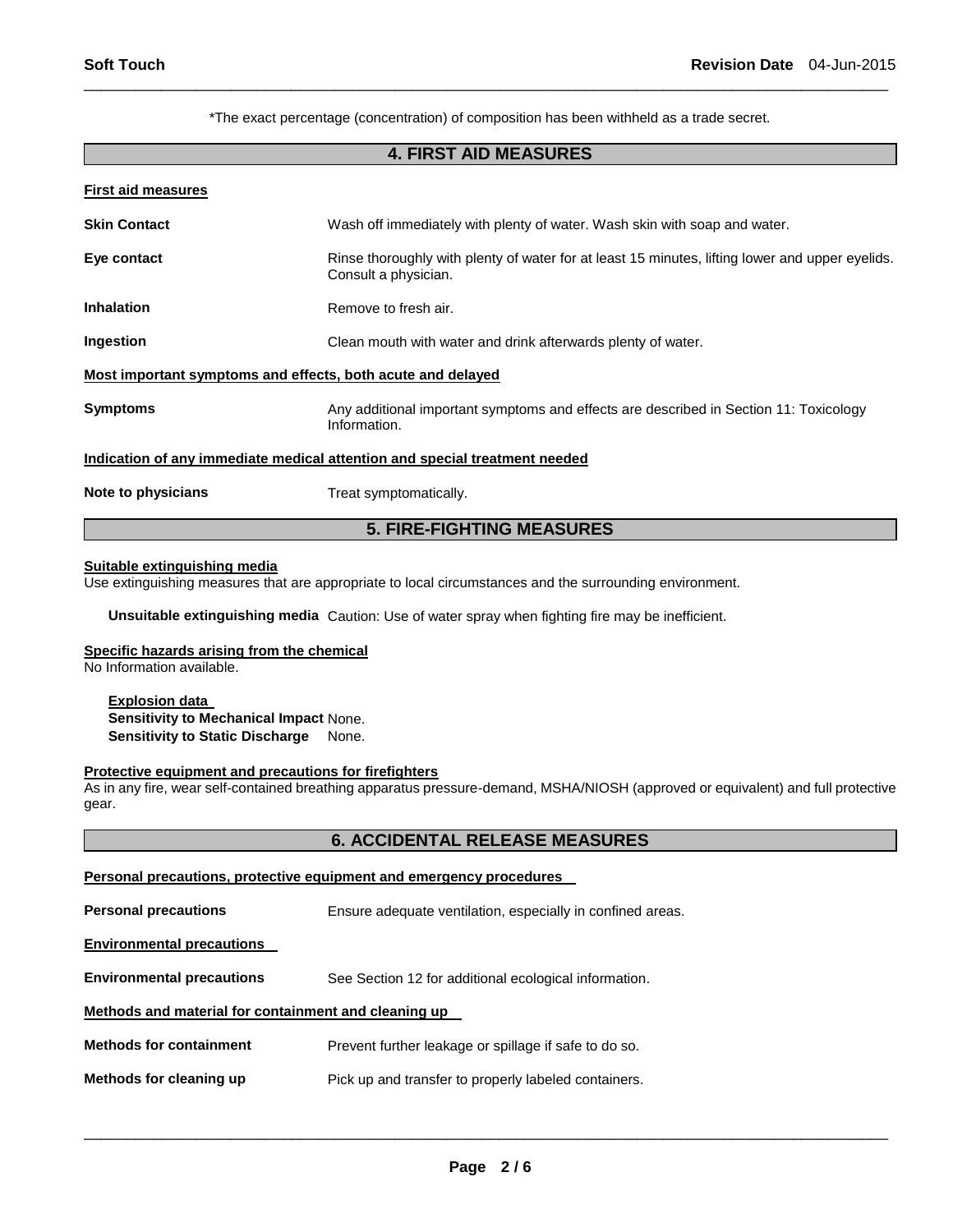| 7. HANDLING AND STORAGE                                               |                                                                                                                                                                                                                                                                                                                                  |  |  |
|-----------------------------------------------------------------------|----------------------------------------------------------------------------------------------------------------------------------------------------------------------------------------------------------------------------------------------------------------------------------------------------------------------------------|--|--|
| <b>Precautions for safe handling</b>                                  |                                                                                                                                                                                                                                                                                                                                  |  |  |
| Advice on safe handling                                               | Handle in accordance with good industrial hygiene and safety practice.                                                                                                                                                                                                                                                           |  |  |
| Conditions for safe storage, including any incompatibilities          |                                                                                                                                                                                                                                                                                                                                  |  |  |
| <b>Storage Conditions</b>                                             | Keep containers tightly closed in a dry, cool and well-ventilated place.                                                                                                                                                                                                                                                         |  |  |
| Incompatible materials                                                | None known based on information supplied.                                                                                                                                                                                                                                                                                        |  |  |
|                                                                       | 8. EXPOSURE CONTROLS/PERSONAL PROTECTION                                                                                                                                                                                                                                                                                         |  |  |
| <b>Control parameters</b>                                             |                                                                                                                                                                                                                                                                                                                                  |  |  |
| <b>Exposure Guidelines</b>                                            | This product, as supplied, does not contain any hazardous materials with occupational<br>exposure limits established by the region specific regulatory bodies.                                                                                                                                                                   |  |  |
| <b>Appropriate engineering controls</b>                               |                                                                                                                                                                                                                                                                                                                                  |  |  |
| <b>Engineering Controls</b>                                           | Showers, Eyewash stations & Ventilation systems.                                                                                                                                                                                                                                                                                 |  |  |
| Individual protection measures, such as personal protective equipment |                                                                                                                                                                                                                                                                                                                                  |  |  |
| <b>Eye/face protection</b>                                            | No special technical protective measures are necessary. Avoid contact with eyes.                                                                                                                                                                                                                                                 |  |  |
| Skin and body protection                                              | No special technical protective measures are necessary. Wear protective gloves and<br>protective clothing if needed.                                                                                                                                                                                                             |  |  |
| <b>Respiratory protection</b>                                         | If exposure limits are exceeded or irritation is experienced, NIOSH/MSHA approved<br>respiratory protection should be worn. Positive-pressure supplied air respirators may be<br>required for high airborne contaminant concentrations. Respiratory protection must be<br>provided in accordance with current local regulations. |  |  |
| <b>General Hygiene</b>                                                | Handle in accordance with good industrial hygiene and safety practice.                                                                                                                                                                                                                                                           |  |  |
| <b>9. PHYSICAL AND CHEMICAL PROPERTIES</b>                            |                                                                                                                                                                                                                                                                                                                                  |  |  |

\_\_\_\_\_\_\_\_\_\_\_\_\_\_\_\_\_\_\_\_\_\_\_\_\_\_\_\_\_\_\_\_\_\_\_\_\_\_\_\_\_\_\_\_\_\_\_\_\_\_\_\_\_\_\_\_\_\_\_\_\_\_\_\_\_\_\_\_\_\_\_\_\_\_\_\_\_\_\_\_\_\_\_\_\_\_\_\_\_\_\_\_\_

# **Information on basic physical and chemical properties**

| <b>Physical state</b><br>Appearance<br>Color<br>Odor<br><b>Odor threshold</b>                                                                                                                                                                                                                                                    | Liquid<br>Clear<br>Colorless<br>Mild<br>No Information available                                                                                                                                                               |                            |
|----------------------------------------------------------------------------------------------------------------------------------------------------------------------------------------------------------------------------------------------------------------------------------------------------------------------------------|--------------------------------------------------------------------------------------------------------------------------------------------------------------------------------------------------------------------------------|----------------------------|
| <b>Property</b><br>рH<br><b>Specific Gravity</b><br><b>Viscosity</b><br><b>Melting point/freezing point</b><br><b>Flash point</b><br>Boiling point / boiling range<br><b>Evaporation rate</b><br>Flammability (solid, gas)<br><b>Flammability Limits in Air</b><br><b>Upper flammability limit:</b><br>Lower flammability limit: | <b>Values</b><br>$7.0 - 8.0$<br>1.0<br>$<$ 25 cP @ 25 $\degree$ C<br>No Information available<br>Above 200°F<br>$>= 212 °F (at 760 mm Hg)$<br>No Information available<br>No Information available<br>No Information available | <b>Remarks</b><br>∙ Method |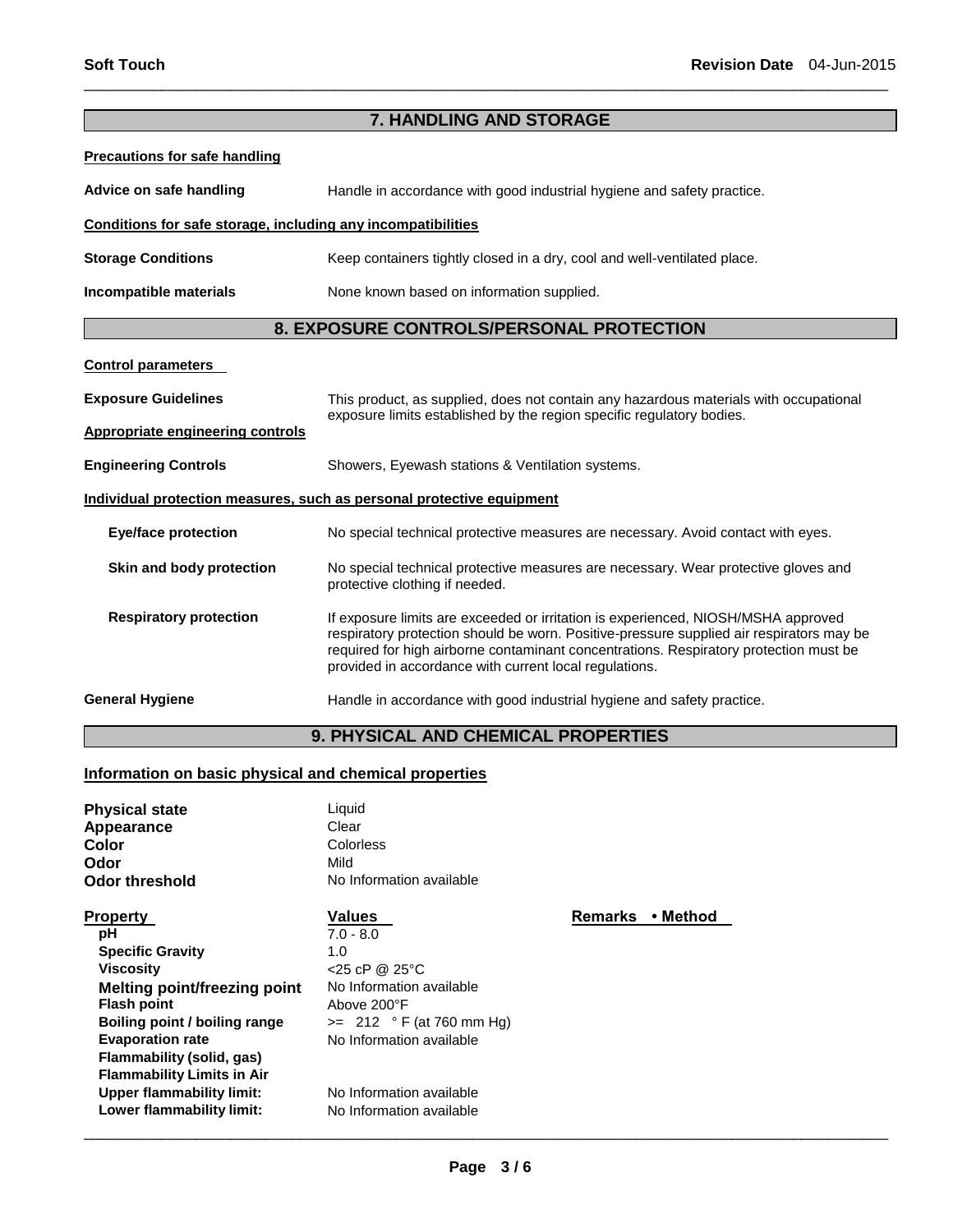| Vapor pressure                   | No Information available |
|----------------------------------|--------------------------|
| Vapor density                    | No Information available |
| <b>Water solubility</b>          | Complete                 |
| <b>Partition coefficient</b>     | No Information available |
| <b>Autoignition temperature</b>  | No Information available |
| <b>Decomposition temperature</b> | No Information available |

## **Other Information**

**Density Lbs/Gal** 8.34 **VOC Content (%)** Not Applicable

# **10. STABILITY AND REACTIVITY**

\_\_\_\_\_\_\_\_\_\_\_\_\_\_\_\_\_\_\_\_\_\_\_\_\_\_\_\_\_\_\_\_\_\_\_\_\_\_\_\_\_\_\_\_\_\_\_\_\_\_\_\_\_\_\_\_\_\_\_\_\_\_\_\_\_\_\_\_\_\_\_\_\_\_\_\_\_\_\_\_\_\_\_\_\_\_\_\_\_\_\_\_\_

# **Reactivity**

No data available

## **Chemical stability**

Stable under recommended storage conditions.

## **Possibility of Hazardous Reactions**

None under normal processing.

#### **Conditions to avoid**

Extremes of temperature and direct sunlight.

#### **Incompatible materials**

None known based on information supplied.

#### **Hazardous Decomposition Products**

None known based on information supplied.

# **11. TOXICOLOGICAL INFORMATION**

#### **Information on likely routes of exposure**

## **Product Information**

| <b>Inhalation</b>   | No data available. Avoid breathing vapors or mists.                            |
|---------------------|--------------------------------------------------------------------------------|
| Eye contact         | No data available. Avoid contact with eyes.                                    |
| <b>Skin Contact</b> | No data available. Avoid contact with skin.                                    |
| Ingestion           | No data available. Do not taste or swallow. Not an expected route of exposure. |

## **Information on toxicological effects**

| <b>Symptoms</b>                                                                                                                    | No Information available.                                                                                                                     |  |
|------------------------------------------------------------------------------------------------------------------------------------|-----------------------------------------------------------------------------------------------------------------------------------------------|--|
|                                                                                                                                    | Delayed and immediate effects as well as chronic effects from short and long-term exposure                                                    |  |
| <b>Sensitization</b><br>Germ cell mutagenicity<br>Carcinogenicity<br><b>Reproductive toxicity</b><br><b>STOT - single exposure</b> | No Information available.<br>No Information available.<br>No Information available.<br>No Information available.<br>No Information available. |  |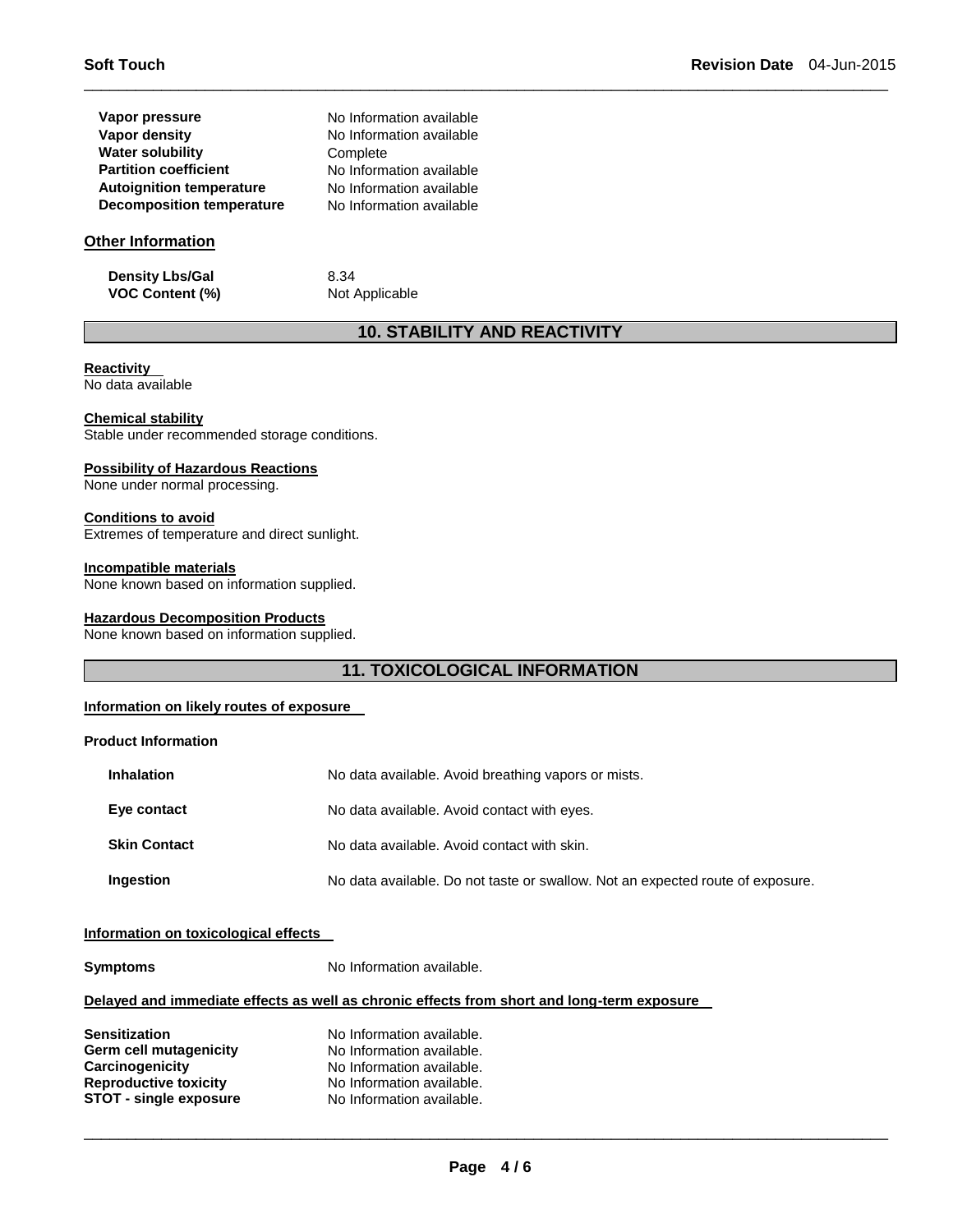| <b>STOT - repeated exposure</b><br><b>Aspiration hazard</b> | No Information available.<br>No Information available.                                                 |  |
|-------------------------------------------------------------|--------------------------------------------------------------------------------------------------------|--|
| Numerical measures of toxicity - Product Information        |                                                                                                        |  |
| <b>Unknown Acute Toxicity</b>                               | 0.22% of the mixture consists of ingredient(s) of unknown toxicity                                     |  |
|                                                             | <b>12. ECOLOGICAL INFORMATION</b>                                                                      |  |
| <b>Ecotoxicity</b>                                          |                                                                                                        |  |
|                                                             | 0.7% of the mixture consists of components(s) of unknown hazards to the aquatic environment            |  |
| Persistence and degradability<br>No Information available.  |                                                                                                        |  |
| <b>Bioaccumulation</b><br>No Information available.         |                                                                                                        |  |
| Other adverse effects                                       | No Information available                                                                               |  |
|                                                             | <b>13. DISPOSAL CONSIDERATIONS</b>                                                                     |  |
| Waste treatment methods                                     |                                                                                                        |  |
| <b>Disposal of wastes</b>                                   | Disposal should be in accordance with applicable regional, national and local laws and<br>regulations. |  |
| <b>Contaminated packaging</b>                               | Do not reuse container.                                                                                |  |
| <b>14. TRANSPORT INFORMATION</b>                            |                                                                                                        |  |

\_\_\_\_\_\_\_\_\_\_\_\_\_\_\_\_\_\_\_\_\_\_\_\_\_\_\_\_\_\_\_\_\_\_\_\_\_\_\_\_\_\_\_\_\_\_\_\_\_\_\_\_\_\_\_\_\_\_\_\_\_\_\_\_\_\_\_\_\_\_\_\_\_\_\_\_\_\_\_\_\_\_\_\_\_\_\_\_\_\_\_\_\_

The basic description below is specific to the container size. This information is provided for at a glance DOT information. Please refer to the container and/or shipping papers for the appropriate shipping description before tendering this material for shipment. For additional information, please contact the distributor listed in section 1 of this SDS.

**15. REGULATORY INFORMATION** 

**DOT** Not regulated

| International Inventories |  |
|---------------------------|--|
| TSCA                      |  |
| <b>DSL/NDSL</b>           |  |

**Complies Complies** 

**Legend:** 

**TSCA** - United States Toxic Substances Control Act Section 8(b) Inventory **DSL/NDSL** - Canadian Domestic Substances List/Non-Domestic Substances List

## **US Federal Regulations**

# **SARA 313**

Section 313 of Title III of the Superfund Amendments and Reauthorization Act of 1986 (SARA). This product does not contain any chemicals which are subject to the reporting requirements of the Act and Title 40 of the Code of Federal Regulations, Part 372

## **SARA 311/312 Hazard Categories**

| Acute health hazard          | N٥ |
|------------------------------|----|
| <b>Chronic Health Hazard</b> | No |